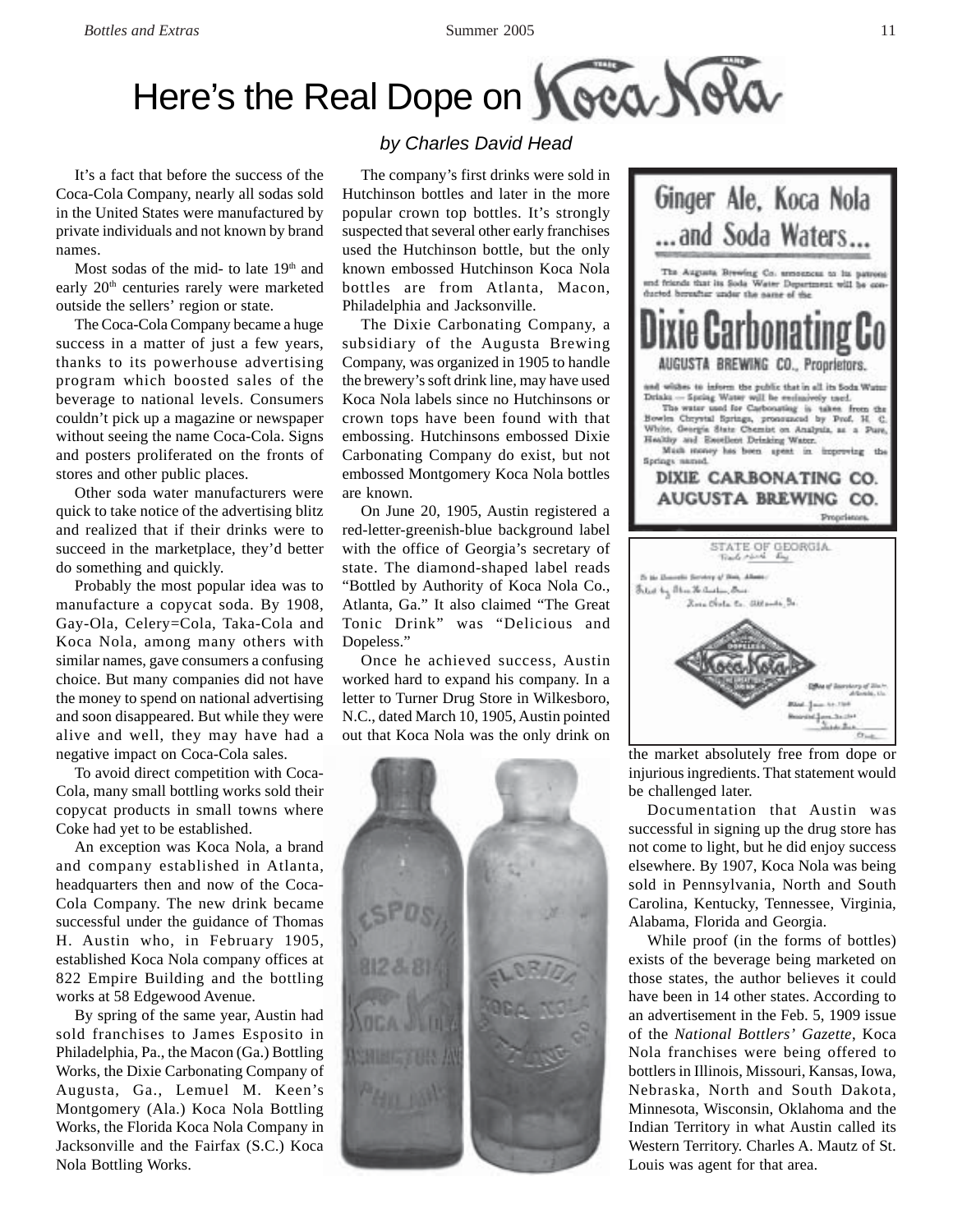Ohio, Indiana, New York, Pennsylvania and Michigan, plus the Anacostia section of the District of Columbia, was known as the Northern Territory with J. Brecmeisen of Kent, Ohio as the company's agent. The Anacostia franchise may have been a soda fountain outlet, or as readers will see later, a setup by the U.S. government as a sting operation to nab Austin. No Koca Nola bottles from that area are known.

The Southern Territory was composed of franchises in Kentucky, Tennessee, Alabama, Georgia, Florida, the Carolinas and Virginia. That those eight states plus Pennsylvania had franchises is verified by bottles or advertisements.

One advertisement from the home office reads: "We want every Bottler who desires to make more money to write us at once for our 1909 plan. The plan is original and very liberal, a far better plan than you have ever seen – one that will enable you to make a great deal of money, not for a few weeks or months, but regularly – because KOCA NOLA creates a thirst for more. KOCA NOLA is one of the most successful drinks ever offered, and our unique plan is decided the most successful. Write for the plan today – it's an eye-opener."

The company went on to say that it would provide a free quart sample of its drink to anyone willing to pay express charges. It is not known the type of container used for that quart.

While many of the Koca Nola franchisees purchased only the syrup to sell at soda fountains and in restaurants, it may be probable that companies in more than nine states out of the 23 known to have been offered franchises may have bottled and sold Koca Nola. Problem is, no bottles from those areas have yet to be discovered.

Readers having bottles from cities or towns not previously mentioned, the author would like to hear from them.

The Koca Nola Company sold its drinks at 5 cents per bottle, the drink apparently having a little extra "kick" that acted as a pick-me-up on depressing days.

The most successful era for the company came in 1905-1908, in part because Austin had taken a page from the marketing strategies of Coca-Cola, Pepsi-Cola and Hires' Root Beer and was giving free merchandise advertising his drink. Items known to be listed in a Koca Nola catalogue (copies of which are not known to be extant) included calendars, match safes, watch fobs, ladies' face powder boxes and thermometers, all with Koca Nola

inscriptions and all rare collectibles today. Here are nutshell histories of known Koca Nola bottlers:

**ALABAMA:** One franchise was established in Camden by the Farmers' Ice & Oil Company, while Lemuel McGee Keen established his in Montgomery about 1905. Keen may have sold his first Koca Nola in Hutchinson bottles, although none have been found with the embossed brand name. Crown tops embossed Montgomery Bottling Works / Koca Nola (in script) / Montgomery, Ala., are known. An amber variant is known and it's suspected that aqua and clear-glass examples also exist. Keen bottled and sold Koca Nola for five years, but his business failed because of a decline in sales after the home company in Atlanta had been forced into bankruptcy after being found guilty of violating the Pure Food & Drug Act.

**FLORIDA:** The Pensacola Bottling Works obtained a franchise in 1907, but bad business practices doomed the company which went into bankruptcy a year later. The Florida Koca Nola Bottling Company was established in Jacksonville during 1905-08 and sold the soda in aqua Hutchinsons and clear crown tops. Heels of the Florida bottles are embossed ROOT 368 and ROOT 583, marks of the Root Glass Company of Terre Haute, Ind.

**GEORGIA:** In addition to Atlanta, the Ashburn Bottling Works in Turner County apparently sold Koca Nola for a year or less during 1907. The B.I. Taylor & Company in Bagley was granted a franchise about the same time, but wasn't long in business. The embossed letters of S.I.G.W. on the heels of Atlanta bottles stand for Southern

Indiana Glass Works of Loogooteee, Ind. (1905-13), according to Ted Oppelt in his listing, "Colored Hutchinson Soda in the United States." The Donaldsonville Bottling Works sold Koca Nola in the same time frame as its Georgia neighbors, but spelled the drink KACONOLA, making it a rare and much sought-after bottle. There was another spelling error: Correct spelling of the Seminole County town is Donalsonville. The Koca Nola bottled by the Macon Bottling Works may have been the first sold after that of the Atlanta headquarters. The Macon company was in business as late as 1909. The Rome franchise was one of the company's most successful and its bottles are among the most common more than 100 years later. The Macon bottle has a small "c" within a diamond embossed on its base, but the glass company has yet to be identified. Also unidentified are the letters C.S. & G. Co., embossed on the Rome bottles' heels. A newspaper ad indicated Koca Nola was sold in Savannah, but no bottles are known. Dixie Carbonating Company of Augusta also sold the drink, but no embossed bottles have been foun.

**KENTUCKY:** The Somerset franchise was established in 1907, but lack of newspaper ads, bottles and other evidence indicate the company wasn't long in business. The author owns a Somerset bottle which presently is unique. It is embossed R.G. Co., which may be the mark of the Renton Glass Company of Renton, Wash., in business from 1905-11, according to *Bottle Makers and Their Marks* by Dr. Julian Harrison Toulouse. The factory began using that mark in 1907, Dr. Toulouse noted. But it also could be an early Root Glass Company mark, according to Roger Peterson in his